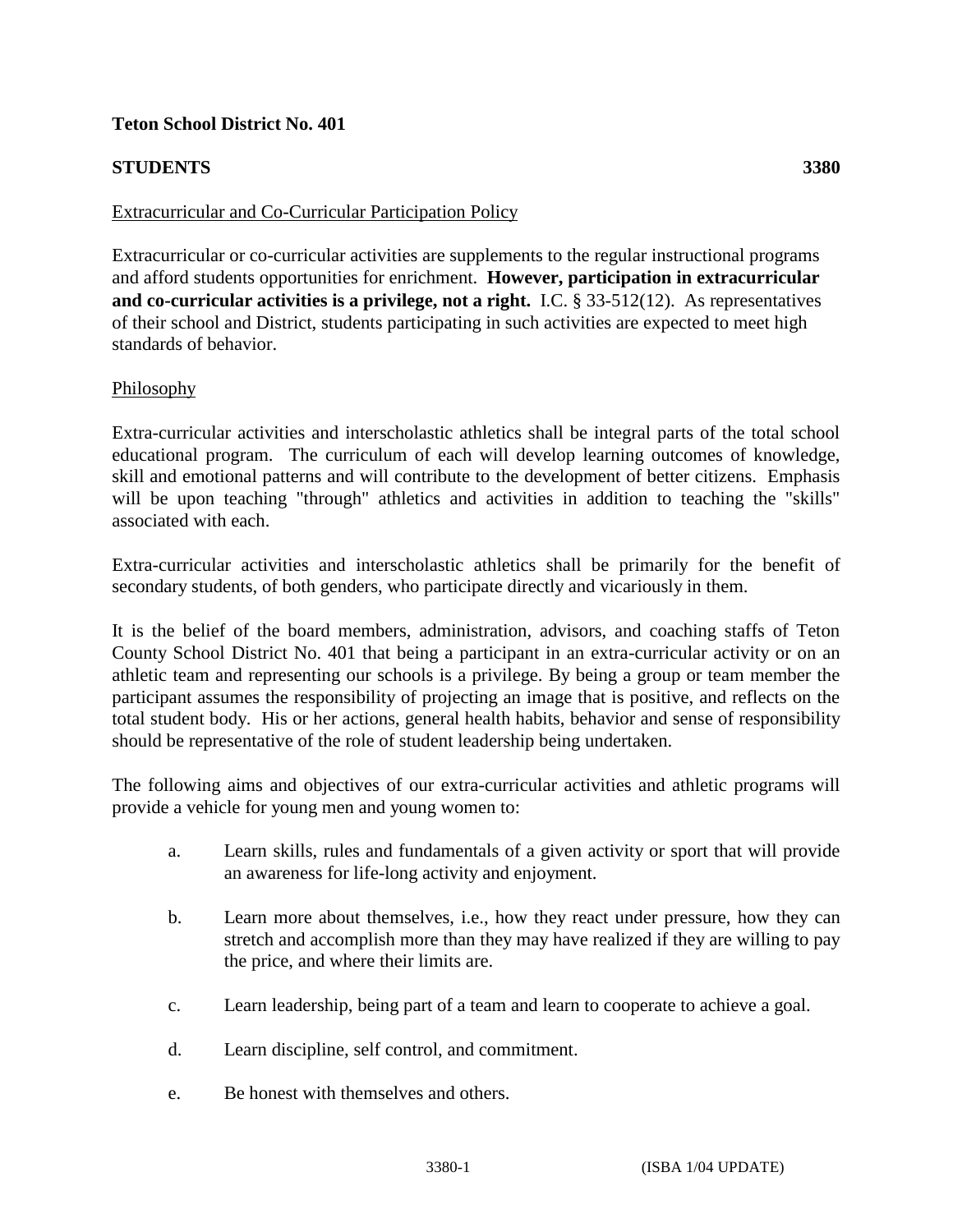- f. Learn sportsmanship and respect for others.
- g. Gain sound health practices, general muscle motion control and physical development.

# Accountability of Equipment

Uniforms and equipment will be checked in and out by the advisors or coaches of a particular activity or sport. Each piece of equipment will be marked so it can by accounted for by number as it is checked in and out. Students will then be held accountable for the specific piece or pieces checked out to them and will be responsible for the price of the replacement item if they do not return equipment checked out to them.

If the equipment is damaged or destroyed by negligence, then the student will be liable for the replacement of the equipment and will be assessed the cost of the replacement. An athlete may not participate in another sport program if equipment for which he/she is responsible is not returned or restitution made for the equipment at the conclusion of a prior sports season.

# Eligibility Requirements for Extracurricular and Co-Curricular Participation

To be eligible to begin participation in extracurricular activities a student must have passed six out of eight classes the previous semester and have a 2.0 (GPA) grade point average for the last official grading period and not have any failing grades. Students under an individualized education plan (IEP) must meet the requirement set forth in the IEP. Student's progress reports and semester grades will be used as the official grading periods to determine eligibility.

If, at the end of an official grading period, a student does not have a 2.0 GPA or has an F, the following will occur.

- 1. The student will not be eligible to participate in travel, competition, performances, or functions of office for one week. The student will be allowed to continue to practice during this time. At the end of the week period, if a student raises their G.P.A. to meet the 2.0 requirement and does not have an F, they may petition an administrator to evaluate their grades. If the student's grades meet the G.P.A. standard and does not have and F, an administrator may deem the student eligible to resume participation in travel, competitions, performances, and function of office. If at the end of the week, the student's grades do not meet the eligibility requirement, the student will be ineligible for the following week, and the process will be repeated
- 2. A student who has been placed on the ineligible list will be required to submit a grade check that has been signed by each of the student's teachers, to the office every Tuesday for the remainder of the quarter to insure a 2.0 G.P.A. is maintained and no F's being earned. If the student's grades fall below the 2.0 standard or an F is being earned, an administrator will declare them ineligible for one week, and the process outlined above will begin again.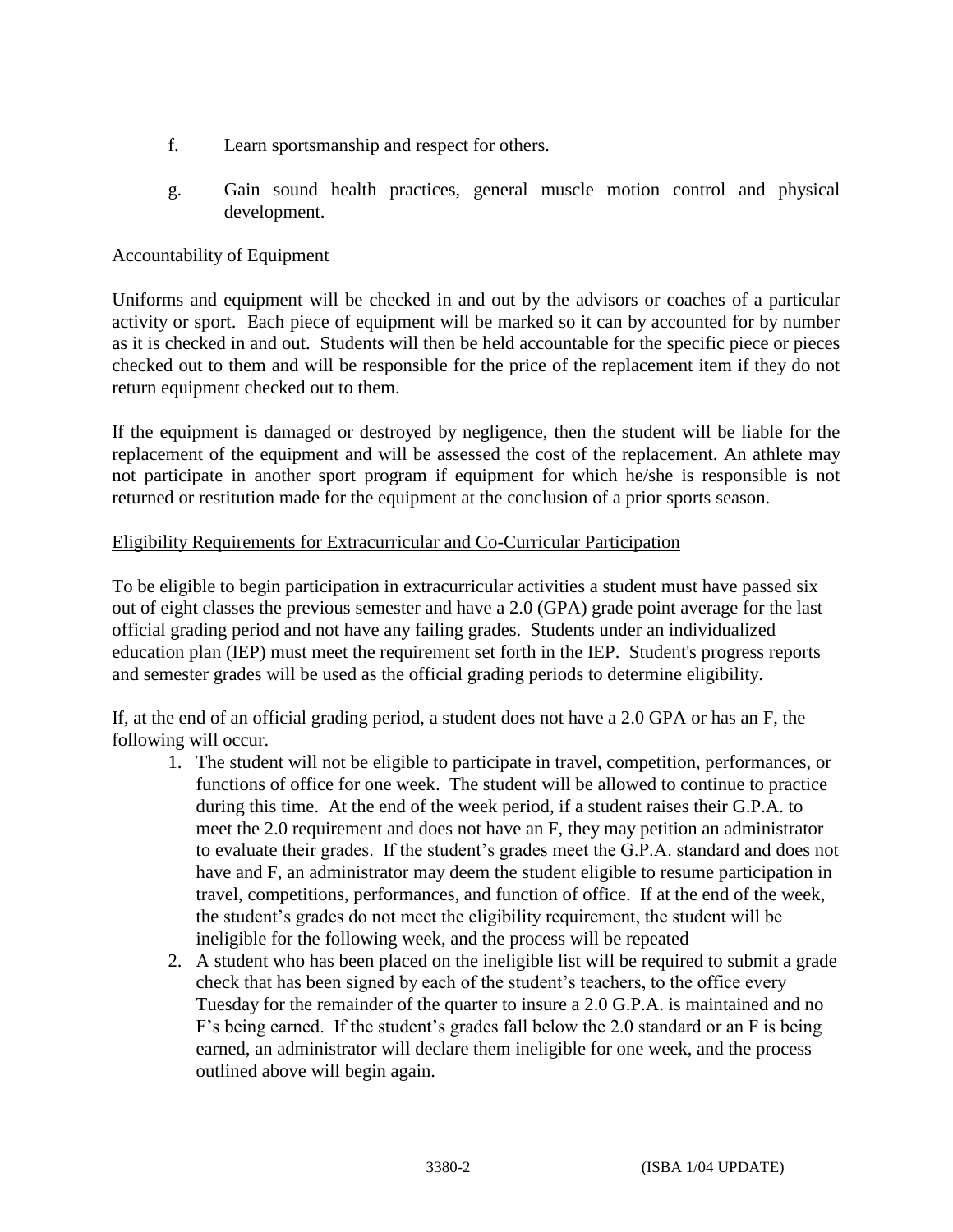3. In the event that a student fails to complete the required grade check, the student will be deemed ineligible for that week.

# Guidelines and Rules

- 1. The director, coach, or other adults involved in the district's interscholastic activities program must be qualified to direct such activity.
- 2. All interscholastic activities and competition should be scheduled as far in advance as possible and, except in extraordinary circumstances, not interfere with the regular school day.
- 3. All activities and competitions will conform to:
	- a. The Idaho High School Activities Association's rules and regulations;
	- b. This district's Activities Association's rules and regulations;
	- c. Local city ordinances and the laws of the State of Idaho; and
	- d. This district's policies.

Prior to the beginning of each season, the advisor or head coach and the principal/athletic director will determine guidelines and rules that will be printed and handed out to each participant at their first meeting. These will include but not be limited to: attendance at practices, dress standards, behavior on trips, care of equipment, physicals, insurance, lettering requirements, and training rules.

# Lettering Requirements at Teton High School

A student must be a group or team member in either an active or supportive nature throughout the entirety of the season without infractions to be eligible to receive a letter or certificate. Exceptions may be made in case of illness, injury or if the student moves and his or her advisor or coach feels that the student deserves an award. Each participant should meet the following qualifications:

- a. Sportsmanship
- b. Attitude
- c. Cooperation
- d. Character
- e. Attendance at practice
- f. Participation in competition

After a student receives the initial "T" letter, he/she will then receive bars, emblems and/or a certificate indicating that he or she has lettered during a subsequent school year. Individual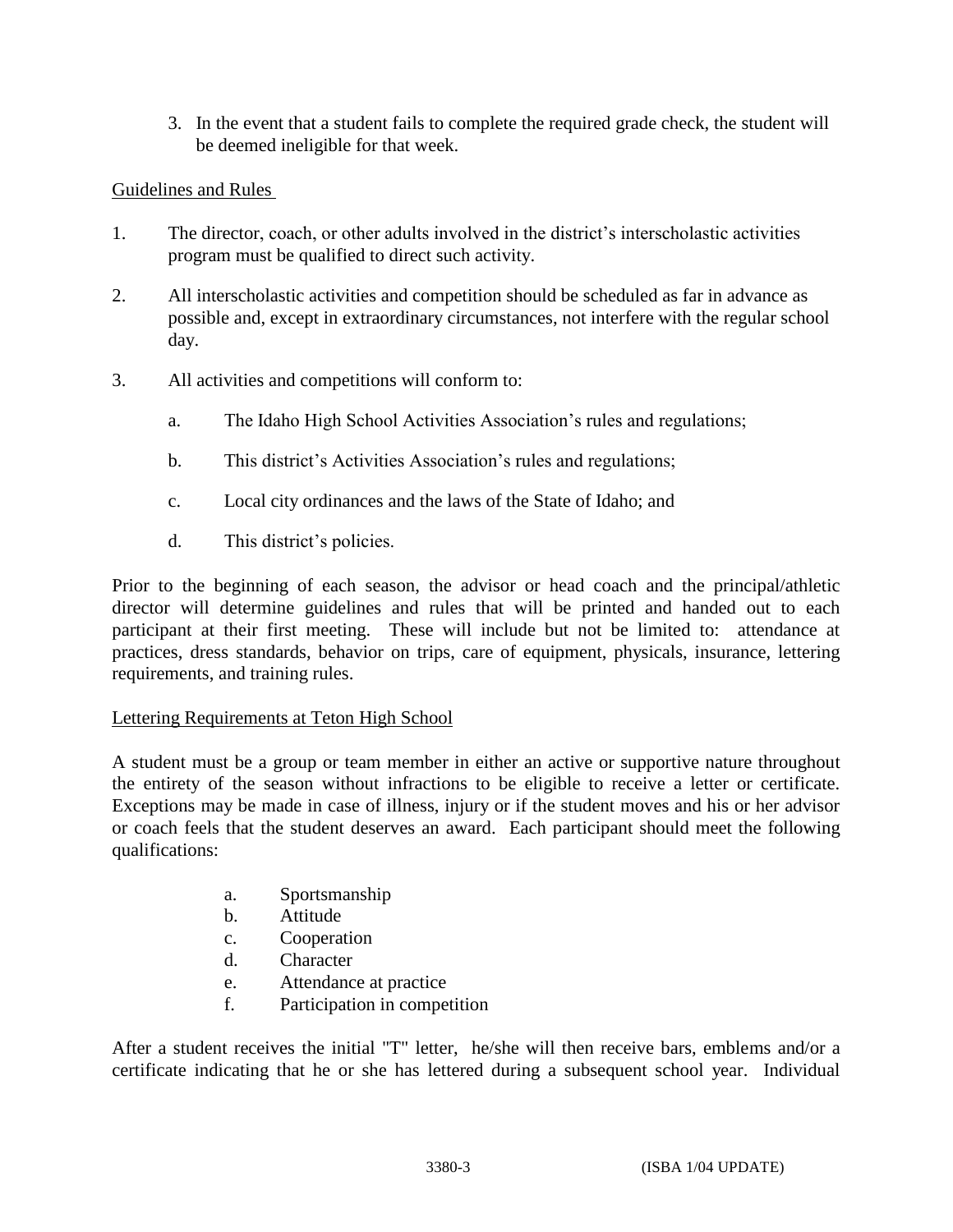plaques and medals will be given at the discretion of the advisor or coach to those participants who have made outstanding contributions throughout the season.

### Extracurricular or Co-curricular activity Suspension

The Board believes that the safety and welfare of other students may be adversely affected when students who are involved in extracurricular or co-curricular activities commit major infractions or repeated minor infractions at school or during school activities, and/or are involved in criminal conduct or drug use in any location.

At the beginning of each semester, teachers or coaches of co-curricular courses will identify for students how participation in the co-curricular activity impacts their course grade. Co-curricular students who are suspended as a result of this policy will have the co-curricular course grade affected only if the reason for the suspension was related to course work or course expectations. Students who miss a co-curricular activity because of a suspension may ask to do, or be required to do, alternative assignments or special projects to make up the missed activity.

### I. Activity Suspension as a Result of a School Suspension

A student will be immediately suspended from all extracurricular and co-curricular activities when he/she receives a suspension (not including an in-school detention) from school for any reason.

Consequences:

- 1. The activity suspension is automatic, is for the duration of the school suspension, and runs concurrent with the school suspension.
- 2. This type of activity suspension cannot be appealed.

# II. Activity Suspension for Repeated Minor Infractions or a Major Infraction During an Activity

A student may be suspended from an extracurricular or co-curricular activity when he/she commits a third minor infraction, or a major infraction, while engaged in an extracurricular or co-curricular activity on any school premises or at any school-sponsored activity, regardless of location. The coach or advisor will recommend suspension to the Principal.

Consequences:

- 1. The incident will be reviewed pursuant to the Informal Hearing Process at Section V of this policy.
- 2. If the evidence supports the recommendation, the student may be given an activity suspension for a period of time up to and including the remainder of the season or duration of the activity in that scholastic year for that activity only.
- 3. If the activity suspension exceeds nine (9) school days, the parent/guardian may request an appeal as outlined in the Appeal Process at Section VI of this policy.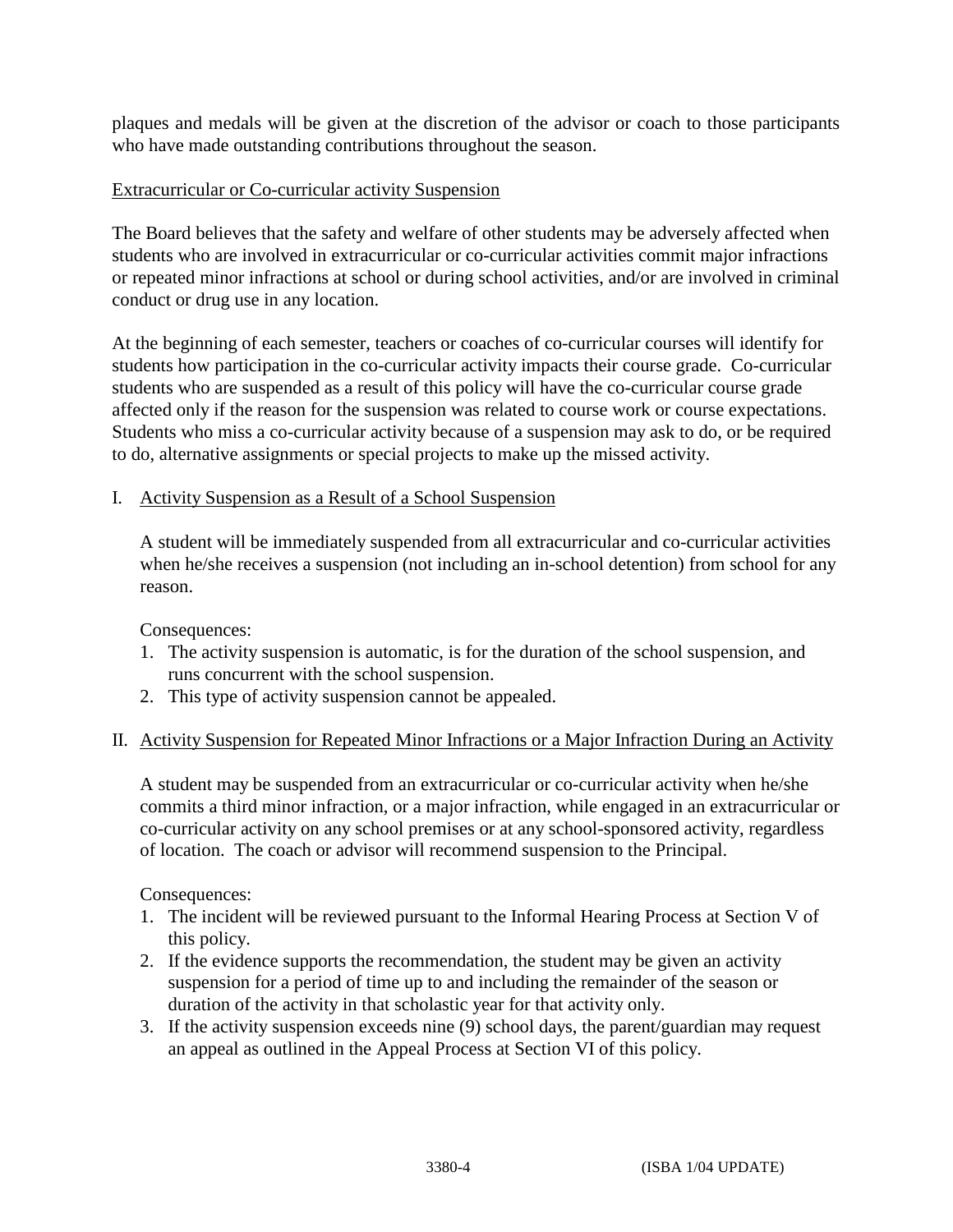# III. Activity Suspension for Criminal Conduct or Drug Use in Any Location During the Scholastic Year

A student may be suspended from extracurricular and co-curricular activities when he/she has been arrested or it reasonably appears to the District that he/she has violated criminal law, other than infractions or minor traffic violations; or has been involved with drug paraphernalia, controlled substances, or drugs, including alcohol or tobacco, **in any location, either on or off campus,** during the scholastic year, in any of the following ways: attempting to secure or purchase; using or having reasonable suspicion of having used; possession; intending or attempting to sell or distribute; selling or giving away; or being knowingly present when any of the above are used, possessed, or consumed.

# Consequences:

- A. Knowingly Present
	- 1. First Violation: When a student violates the "knowingly present" prohibition of this policy for the first time during a scholastic year, the school resource officer ("SRO"), principal, or athletic director:
		- $\checkmark$  will hold a conference with the student:
		- $\checkmark$  will notify the student's parent/guardian and the student of the violation;
		- $\checkmark$  may arrange a conference with the parent/guardian and the student; and
		- $\checkmark$  will inform the student and parent/guardian of consequences for future violations of the policy.
	- 2. Second Violation: When a student violates this "knowingly present" prohibition of this policy for the second time during a scholastic year, he/she is subject to the consequences outlined below in part III.B "Other Violations" of the policy.

# B. Other Violations

- 1. The incident will be reviewed pursuant to the Informal Hearing Process in Section V of this policy. If the evidence supports the accusation, the student may be suspended from all extracurricular and co-curricular events for a period of twenty-one (21) calendar days.
- 2. The suspension will be reduced to a fourteen (14) calendar day period if:
	- a. In the case of criminal conduct, the student receives counseling which has been approved by a school counselor.
	- b. In the case of drug, alcohol, or tobacco use, the student agrees to and completes
		- 1) A drug/alcohol/tobacco assessment provided by the school (no cost) or the community (the family incurs the cost); and/or
		- 2) Drug/alcohol/tobacco education group, provided or facilitated by the school, and/or the community.
- 3. If no event is scheduled during the period of the suspension, the student will be withheld from the next scheduled event.
- 4. If the student notifies school personnel (self-reports) concerning his/her criminal conduct or drug use prior to the personnel's knowledge of the incident(s), the principal or athletic director may reduce the length of the activity suspension.
- 5. On the occasion of a subsequent infraction during a scholastic year, and if the evidence supports the accusation, the principal or athletic director will bar the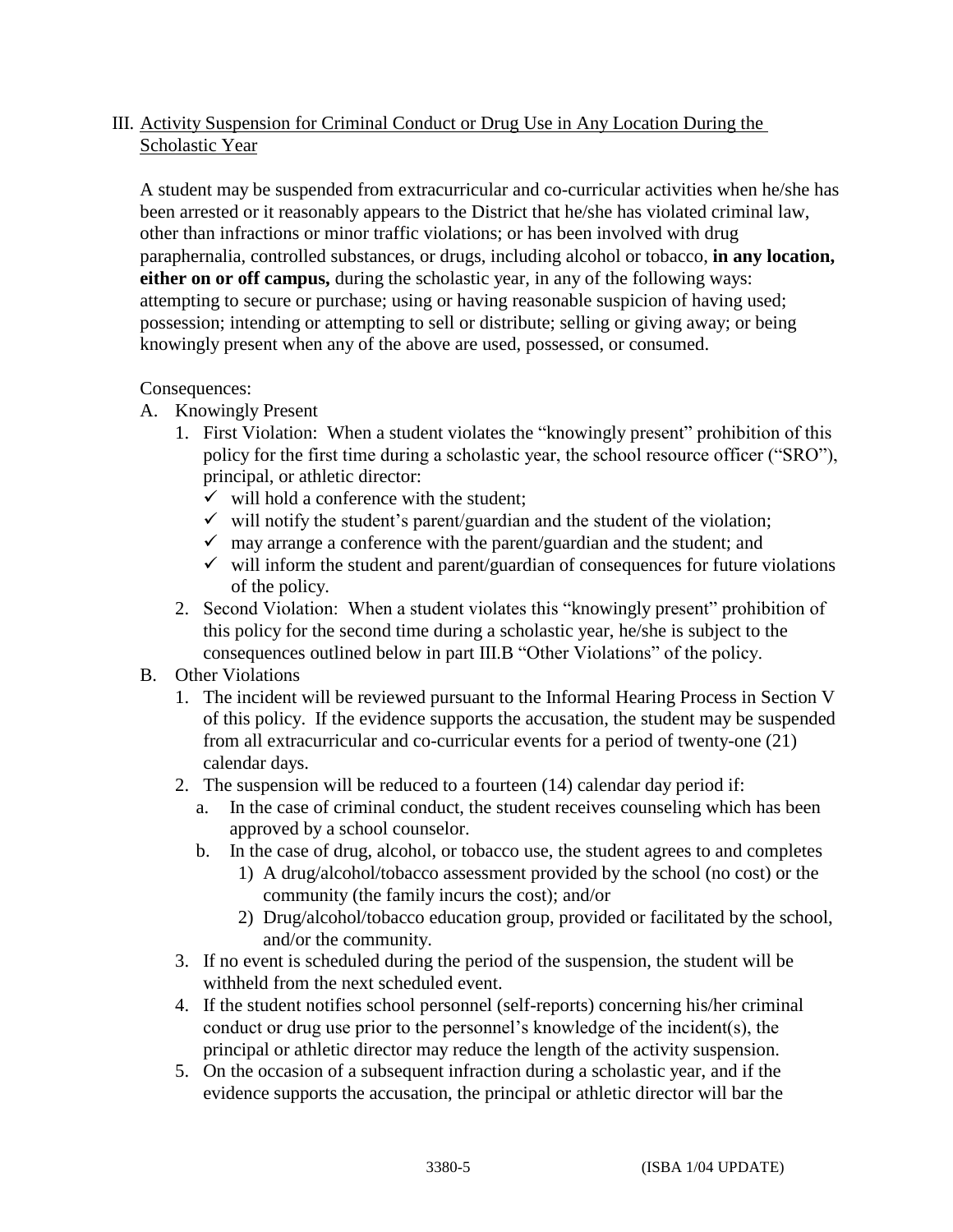student from any form of extracurricular or co-curricular activity for the balance of the scholastic year.

- 6. All students who receive an activity suspension for criminal conduct or drug use shall be reported to the Superintendent or designee and, if applicable, to the appropriate law enforcement agency.
- 7. The parent/guardian may request an appeal as outlined in the Appeal Process at Section VII of this policy, with either a first or second offense.

## IV. Infractions Which Occur in Out-of-School Trips

During an out-of-school trip, if the authorized person in charge of the activity determines that a student should be sent home early because of criminal conduct, drug use or a major infraction, the authorized person will notify the parent/guardian, and ask him/her to take charge of the return of the student. The parent/guardian will assume any expenses incurred for the return of the student.

### V. Informal Hearing Process

Prior to giving an activity suspension to a student, the principal or athletic director shall grant the student an informal hearing on the reasons for the activity suspension and the opportunity to challenge those reasons unless an emergency activity suspension is necessary. If an emergency activity suspension is necessary, an informal hearing will be held as soon as possible after the emergency ceases to exist.

### VI. Student travel to or from an extracurricular or co-curricular activity

Unless other travel arrangements are authorized, students will board the bus at the school designated as point of origin for the trip and will return to the point of origin in the bus. There will be no stops along the designated route to pick up or discharge students.

The only variation allowed in this regulation is the release of students to parents in a face-toface situation at the close of the activity before buses begin the return trip. Such release will require a signed, dated note from the parent.

The activity must provide at least one instructor\coach\ or adult sponsor for each bus on a special trip. The bus driver will be responsible for the safe operation of the bus. The sponsor will be responsible for supervision of students and enforcement of bus rules. Any adult designated by the principal as a sponsor will have such authority.

Students must follow all school bus rules with this exception: Food and drink not in glass containers will be allowed on the bus with permission of the principal. However, any debris must be cleaned up at the end of the trip and before students leave the bus.

If a student causes a disruption or hazard on the bus, a hearing will be held with the principal, driver, instructor\coach\ or adult sponsor, parent/guardian and student. The driver, instructor\coach\ or adult sponsor, parent/guardian and the student will have the opportunity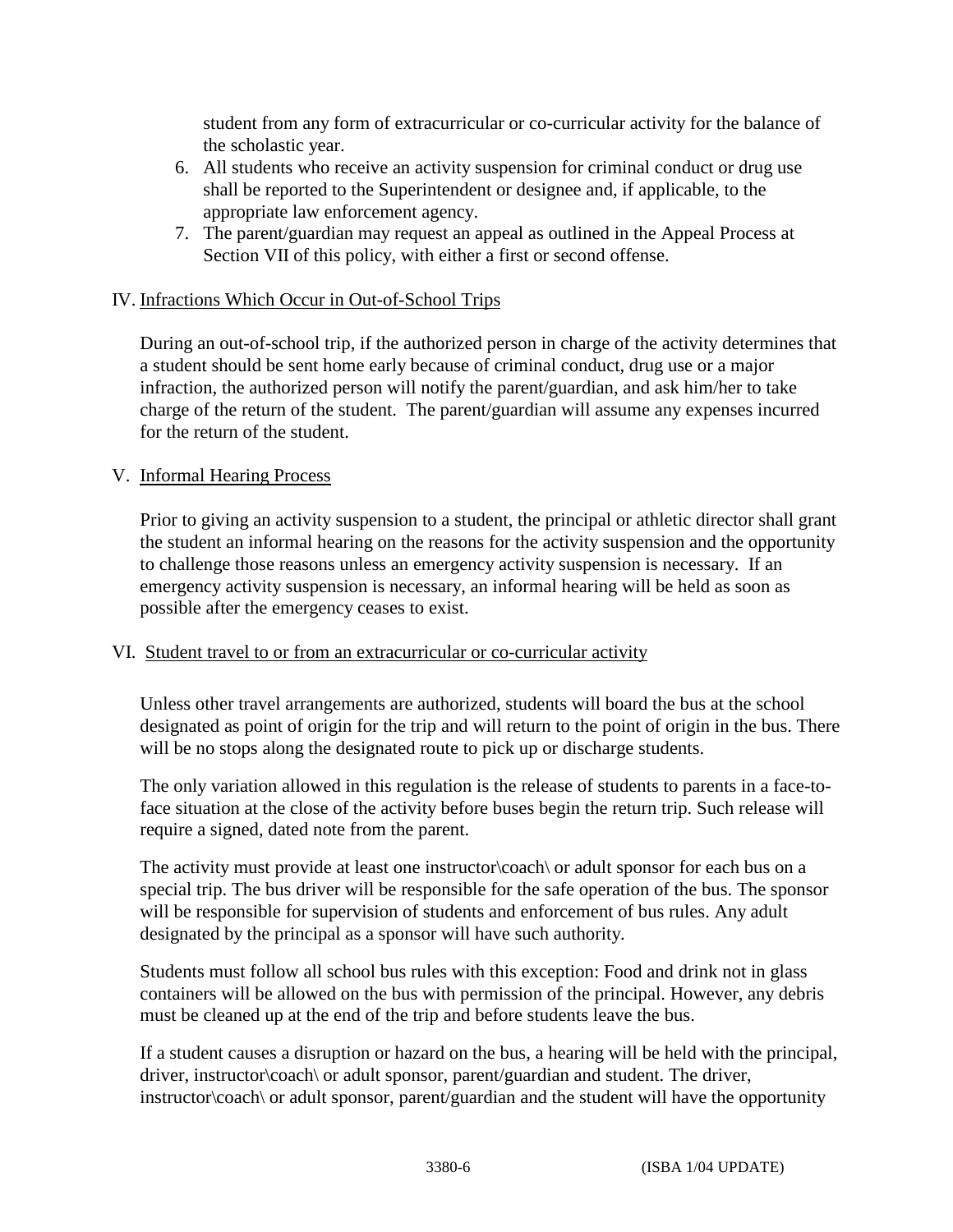to share with the principal their perceptions of the problem. If the principal finds that there has been an infraction of bus rules, he will take the following action:

1. On the first infraction, the student will be warned that following any further infraction he/she will be declared ineligible for transportation to the extracurricular or co-curricular activities for one event.

2. On the second infraction during a semester, the student will be declared ineligible for transportation to the extracurricular or co-curricular activity for two events.

3. On the third infraction during a semester, the student will be declared ineligible for transportation to the extracurricular or co-curricular activities for the remainder of the semester.

Based on the severity of the problem as it relates to respect and safety for others, the principal may bypass step #1 and/or step #2 above and immediately declare the student ineligible for transportation for two weeks or for the remainder of the semester.

# VI. Appeal Process

- 1. This appeal process may be used by students and their parent/guardian only in those instances where an activity suspension or transportation to an extracurricular or cocurricular activities exceeds nine (9) school days.
- 2. The parent/guardian must request an appeal in writing within two (2) school days from the notification of the activity suspension decision.
- 3. The Superintendent will appoint a three-member panel composed of certificated staff members who have not been involved in the disciplinary action in question. The hearing panel will notify the student and the parent/guardian of the date, location, and time of the hearing; the student will have an opportunity to present additional evidence regarding the circumstances of the suspension or reasons to reduce the length thereof. The appeal must be scheduled within five (5) school days of the request.
- 4. If the panel determines that the evidence reviewed at the appeal supports the suspension, the suspension of the student from extracurricular and/or co-curricular activities shall be continued.
- 5. The student and the parent/guardian will be notified in writing of the panel's findings and determination with respect to the student suspension from extracurricular and/or cocurricular activities within two (2) school days of the panel's decision.
- 6. The panel's determination is final, and is not appealable to the Superintendent or Board of Trustees.

# VII. Elementary Students

Students in kindergarten through sixth (K-6) grade who are in violation of this policy may have the length of the activity suspension reduced by the principal or other authorized administrator.

# General Definitions for Extracurricular and Co-Curricular Participation Policy

# **Unless the context otherwise requires, in this policy:**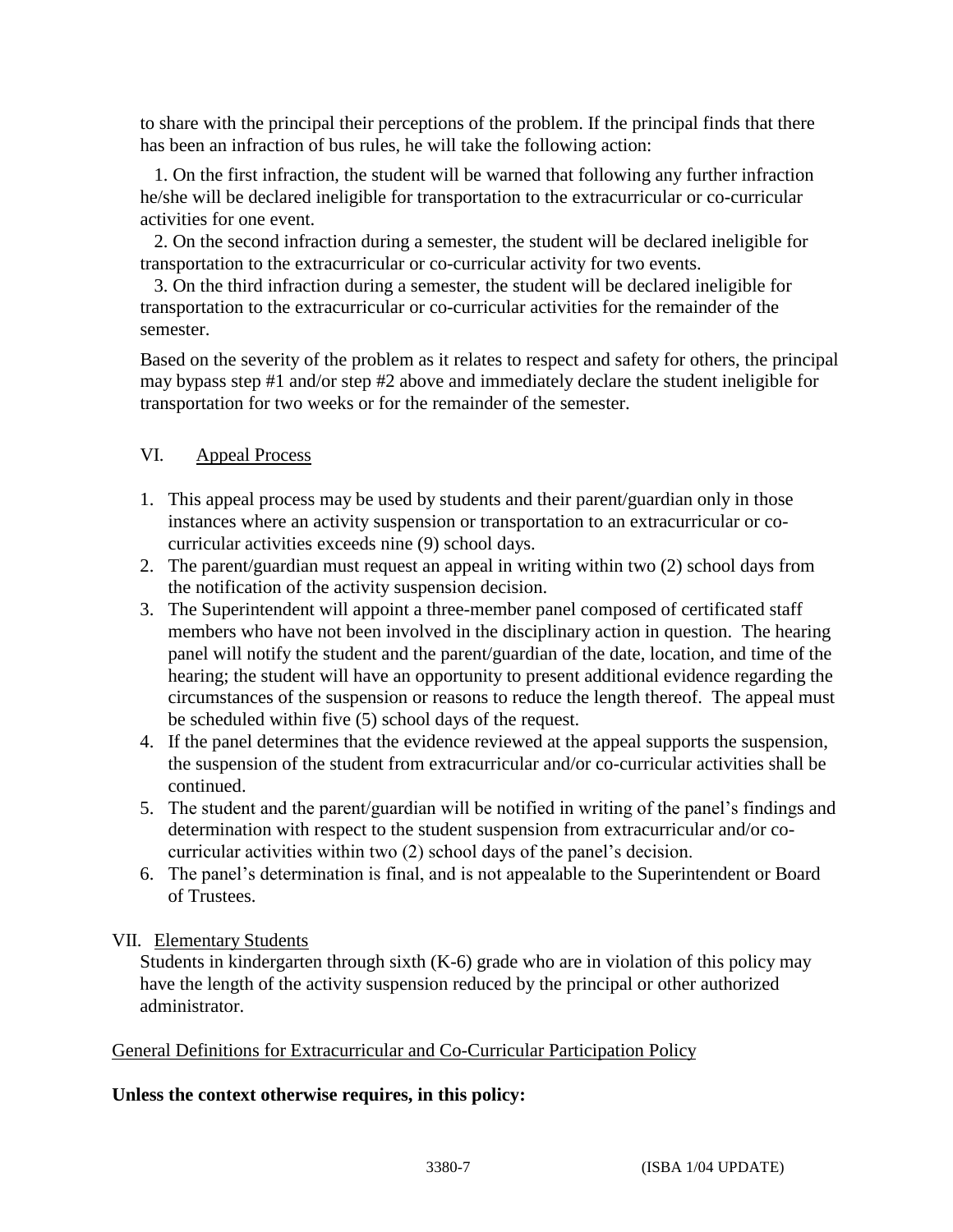**"Extracurricular Activities"** means a district and/or school authorized activities which take place outside of the regular school day and do not involve class credit, including, but not limited to athletics, student groups or organizations, and community activities for which high school letters are awarded.

**"Co-Curricular Activities"** are district and/or school authorized activities held in conjunction with a accredit class, but taking place outside of the regular school day including, but not limited to, debate, drama, drill team, band or choir.

**"Activity Suspension or Suspension from Extracurricular or Co-Curricular Activities"**  means that suspended students shall not travel, dress in uniform, associate or participate with the team or group at its scheduled event(s). Suspended students may be allowed to participate in practices/meetings; however, the principal or designee may deem it necessary for students to be withheld from practices/meetings for the duration of the suspension.

**"Controlled Substances"** include, but are not limited to opiates, opium derivatives, hallucinogenic substances, including cocaine, and cannabis and synthetic equivalents or the substances contained in the plant, any material, compound mixture or preparation with substances having a depressant effect on the central nervous system, and stimulants.

**"Drugs"** include any alcohol or malt beverage, any inhalant, any tobacco product, any controlled substances, any illegal substance, any abused substance, any look-alike or counterfeit drug, any medication not approved and registered by the school authorities and/or any substance which is tended to alter mood, and/or any substance which is misrepresented and sold or distributed as a restricted or illegal drug.

**"Drug Paraphernalia"** is defined as any or all equipment, products and materials of any kind which are used, intended for use, or designed for use, in planting, propagating, cultivation, growing, harvesting, manufacturing, compounding, converting, producing, processing, preparing, testing, analyzing, packaging, repackaging, storing, containing, concealing, injecting, ingesting, inhaling, or otherwise introducing into the human body a controlled substance as defined in this policy.

**"Emergency Activity Suspension"** is defined as imposition of an activity suspension by a principal or his designee prior to an informal hearing when it is necessary to protect the health and safety of the individual(s) involved and immediate action is appropriate.

**"Event"** is defined as a match, game, meet, or other competitive event, including regional and/or state tournaments, competitions. "Event" is also defined as any band or choir performance(s).

**"Knowingly Present"** shall mean that a student attended a gathering of two (2) or more individuals at which one or more of the attendees (other than the student at issue) were using or are in possession of drug paraphernalia, controlled substances, drugs, pornography, or alcohol or